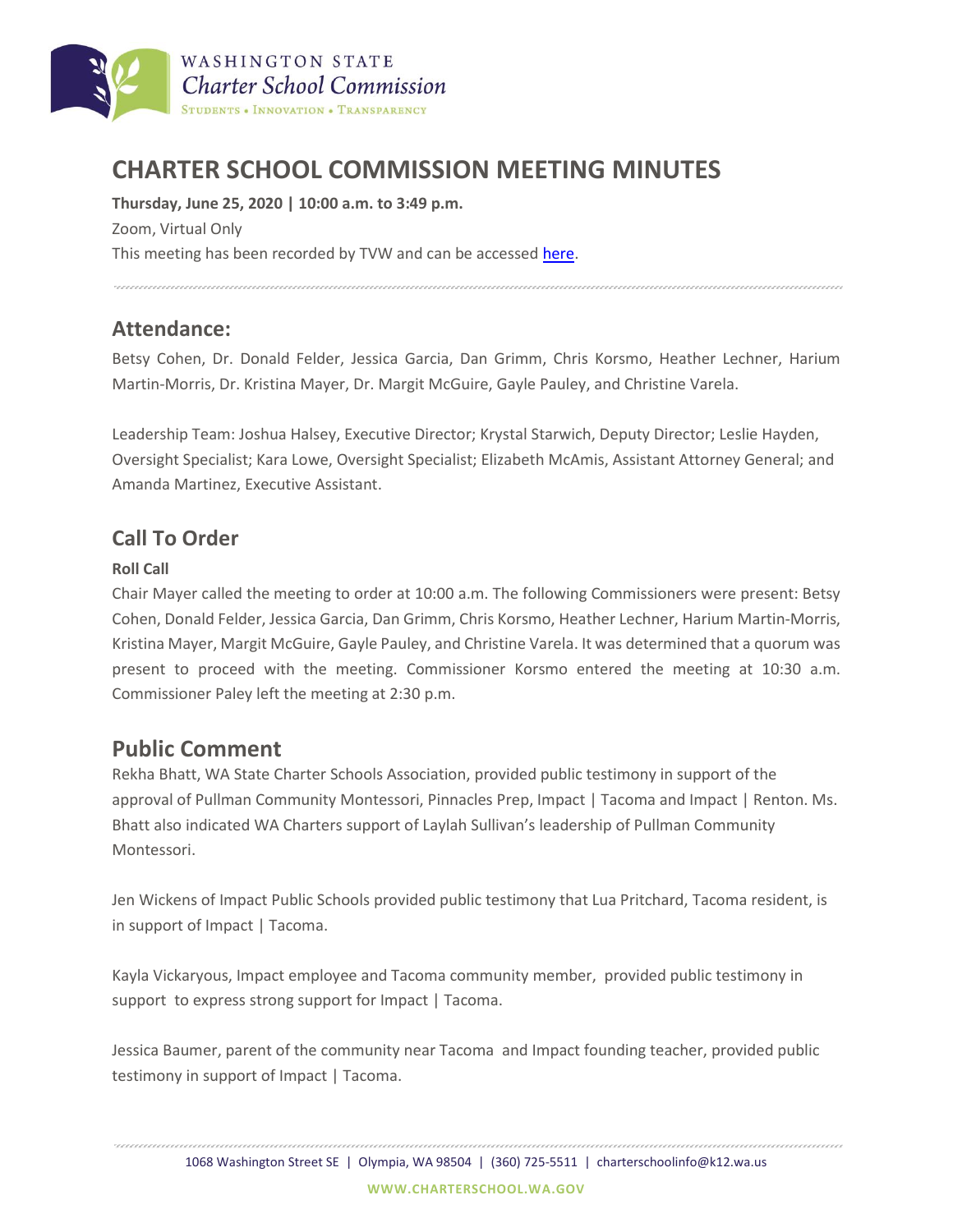Kristen McCaw, Impact Public Schools, provided public testimony in support of Impact Public Schools' launching Transitional Kindergarten.

Cecily Croskey, Tacoma native and Hilltop Scholars Program Manager, provided public testimony in support of Impact | Tacoma.

Rosemary Totten, Director of Tacoma Daycare and Preschool Association and Tacoma native provided public testimony in support of Impact | Tacoma to join the community.

Sara Sison, Impact parent and Renton community member, provided public testimony in support of Impact | Renton.

Hanaa Gusti, Renton resident and Teacher Resident at Impact, provided public testimony in support of Impact | Renton's application.

Bill Kolbasa, Joule Growth Partners, provided public testimony in support of Pullman Community Montessori and Pinnacles Prep's applications.

Markiss Cooper, former employee of SOAR Academy and parent, provided public testimony in support of Impact | Tacoma.

Aleksandra Hollingshead, University of Idaho, provided public testimony in support of Pullman Community Montessori.

Patrick D'Amelio, WA State Charter Schools Association, provided public testimony in support of Impact Public Schools being allowed to implement Transitional Kindergarten in fall of 2020.

Rob McKenna, legal consultant to WA State Charter School Association, provided public testimony and brief analysis of Impact implementing Transitional Kindergarten in fall of 2020.

Dione Naples-Loo, Renton resident and founding family member at Impact | Puget Sound Elementary, provided public testimony in support of Impact | Renton.

Carlo, student at Impact | Puget Sound Elementary and Renton resident, provided public testimony in support of Impact | Renton.

Yu Ma provided public testimony on behalf of Pullman community members in support of Pullman Community Montessori.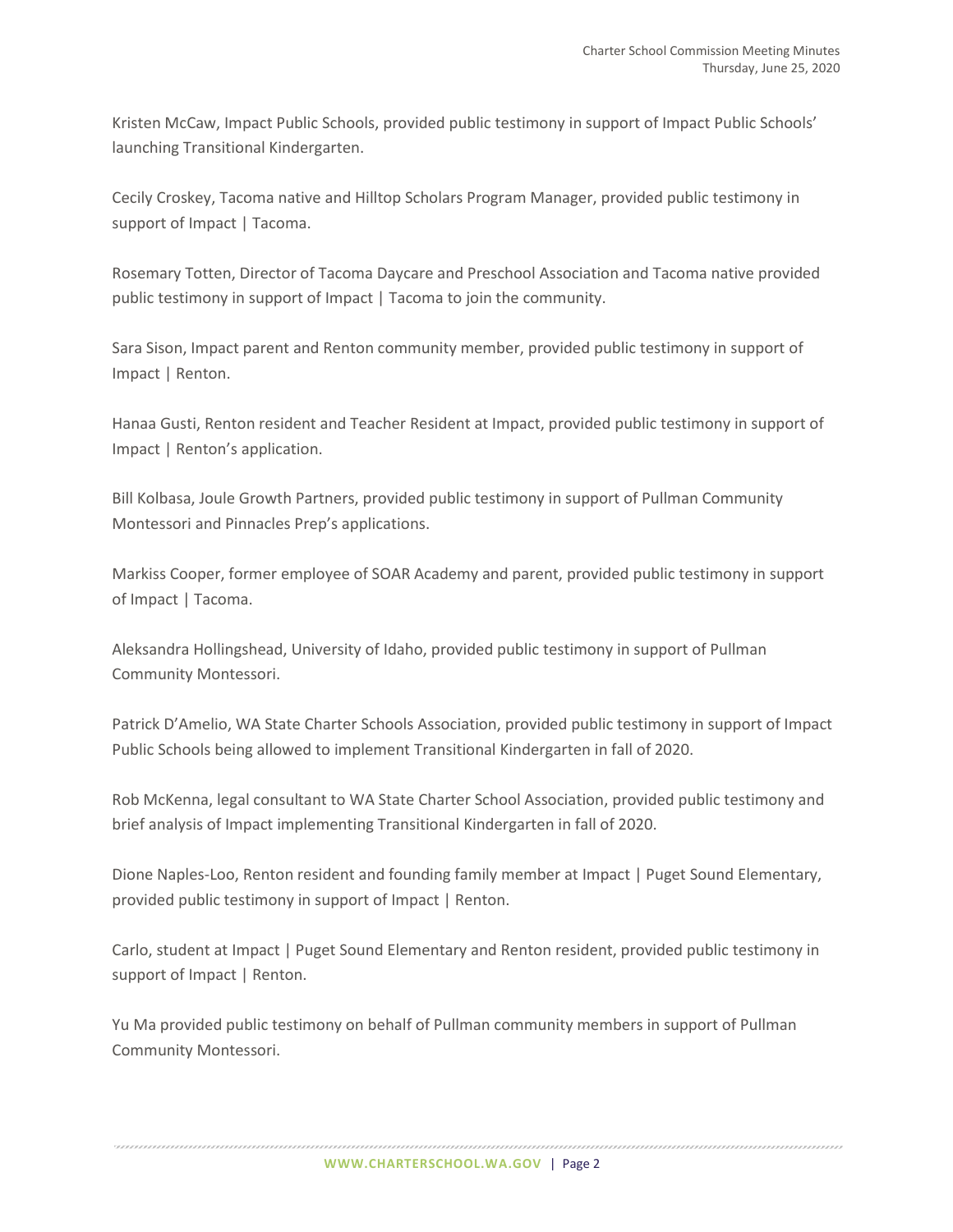David Powers, board member at Pullman Community Montessori, provided public testimony in support of Pullman Community Montessori and Laylah Sullivan's leadership.

## **Transitional Kindergarten Pilot Program Consideration**

Executive Director Halsey provided a brief overview of Impact Public Schools' request to pilot Transitional Kindergarten beginning August of 2020. Commissioner Cohen provided background on Transitional Kindergarten.

Commissioner Cohen moved to deny Impact's request to pilot Transitional Kindergarten at Salish Sea Elementary. Commissioner Garcia seconded. Commissioners voted as follows: Betsy Cohen, aye; Don Felder, aye; Jessica Garcia, aye; Dan Grimm, aye; Chris Korsmo, nay; Heather Lechner, aye; Harium Martin-Morris, aye; Kristina Mayer, aye; Margit McGuire, aye; Gayle Pauley, aye; and Christine Varela, aye. The vote was 10-1. The motion passed.

# **Conflict of Interest Discussion**

The Commission discussed several potential conflicts of interest between Commissioners and applications under review, including:

- Commissioner Pauley noted that she works for Office of Superintendent of Public Instruction
- Commissioner McGuire noted that John Cassleman, board member of Pullman Community Montessori is a former student, and she has not been in contact regarding the application
- Commissioner McGuire noted that Impact applications refer to partnership with Seattle University and she has no knowledge or direct connection of the partnership with the school
- Commissioner Korsmo noted that prior to joining the Commission she served on the WA State Charter Schools Association's board and was briefed on the progress of the incubation project. Those regular briefings were given general information of the program, nothing was shared in those briefings that wasn't additional or confidential of the application
- Commissioner Korsmo works in partnership with a board member of Impact Public Schools and she has not been in contact regarding the application

# **Resolution Process Overview**

Chair Mayer reviewed the new school application resolution process.

# **Charter School Application Resolutions: Pinnacles Prep**

## **Executive Director Recommendation and Remarks**

Deputy Director Starwich provided a brief overview of Pinnacles Prep as outlined in the Recommendation Report published on June 11, 2020. Ms. Starwich reported that Pinnacles Prep was recommended for approval. The proposed 6-12 school, if approved, would open in the fall of 2021 in Wenatchee with 100 students, growing to 420 students at capacity.

## **Commission Questions for Applicant**

Commissioners engaged in discussion with the Pinnacles Prep applicant team.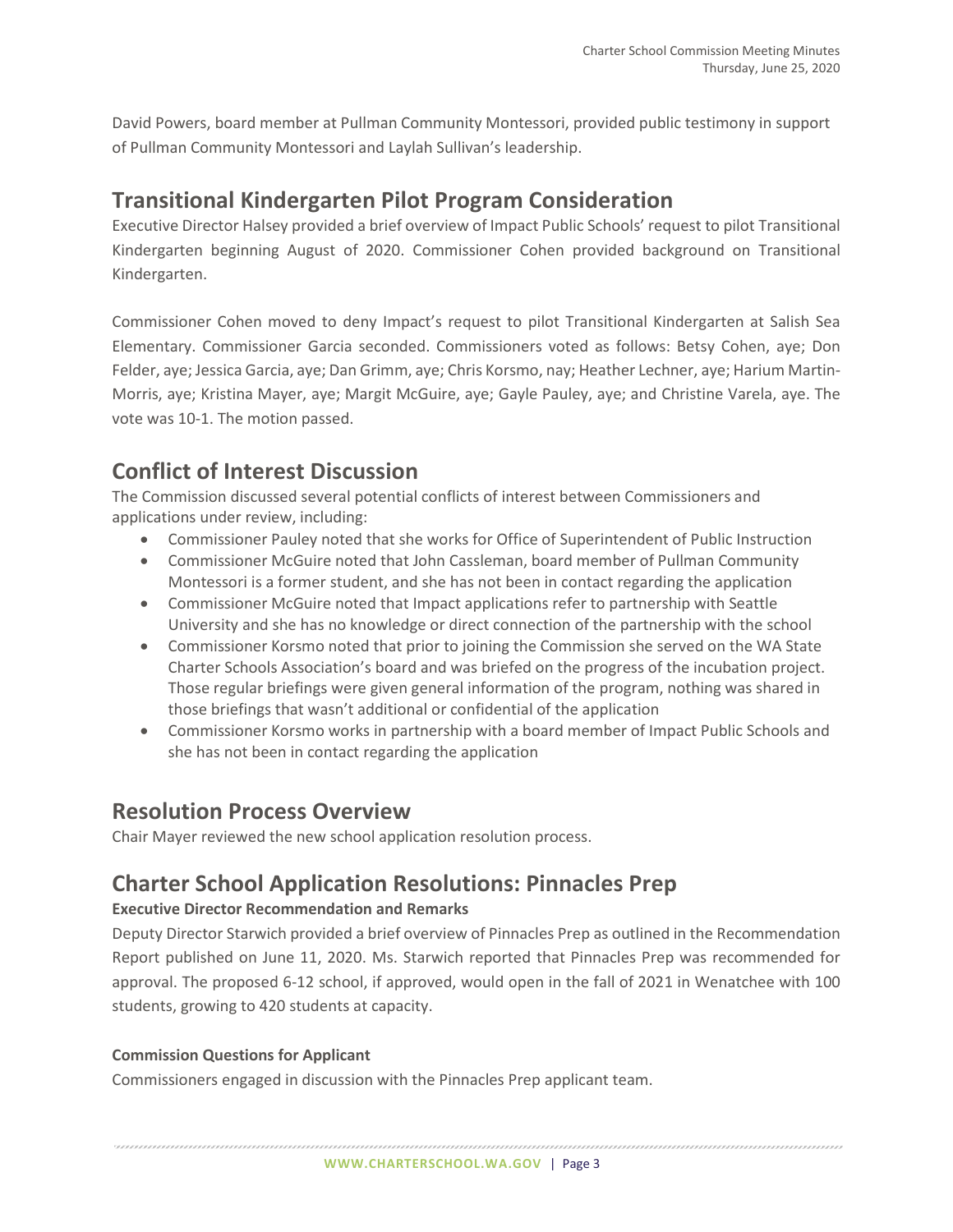#### **Commission Discussion and Resolution**

Commissioner Garcia moved to adopt resolution 20-01A which approves the charter school application of Pinnacles Prep. Commissioner Cohen seconded. Commissioners voted as follows: Betsy Cohen, aye; Don Felder, aye; Jessica Garcia, aye; Dan Grimm, aye; Chris Korsmo, aye; Heather Lechner, aye; Harium Martin-Morris, aye; Kristina Mayer, aye; Margit McGuire, aye; Gayle Pauley, aye; and Christine Varela, aye. The vote was 11-0. The motion passed unanimously.

# **Charter School Application Resolutions: Pullman Community Montessori**

#### **Executive Director Recommendation and Remarks**

Deputy Director Starwich provided a brief overview of Pullman Community Montessori as outlined in the Recommendation Report published on June 11, 2020. He reported that Pullman Community Montessori was recommended for approval with conditions. The proposed K-9 school, if approved, would open in the fall of 2021 in Pullman with 80 students, growing to 280 students at capacity.

#### **Commission Questions for Applicant**

Commissioners engaged in discussion with the Pullman Community Montessori applicant team.

#### **Commission Discussion and Resolution**

Commissioner Pauley moved to adopt resolution 20-02A which approves the charter school application of Pullman Community Montessori. Commissioner Martin-Morris seconded. Commissioners voted as follows: Betsy Cohen, aye; Don Felder, aye; Jessica Garcia, aye; Dan Grimm, aye; Chris Korsmo, aye; Heather Lechner, aye; Harium Martin-Morris, aye; Kristina Mayer, aye; Margit McGuire, aye; Gayle Pauley, aye; and Christine Varela, aye. The vote was 11-0. The motion passed unanimously.

## **Charter School Application Resolutions: Impact | Renton**

#### **Executive Director Recommendation and Remarks**

Deputy Director Starwich provided a brief overview of Impact | Renton as outlined in the Recommendation Report published on June 11, 2020. Ms. Starwich reported that Impact | Renton was recommended for approval with conditions. The proposed K-5 school, if approved, would open in the fall of 2021 in Renton with 252 students, growing to 594 students at capacity.

#### **Commission Questions for Applicant**

Commissioners engaged in discussion with the Impact | Renton applicant team.

#### **Commission Discussion and Resolution**

Commissioner Varela moved to adopt resolution 20-03A which approves the charter school application of Impact | Renton. Commissioner Cohen seconded. Commissioners voted as follows: Betsy Cohen, aye; Don Felder, nay; Jessica Garcia, aye; Dan Grimm, aye; Chris Korsmo, aye; Heather Lechner, aye; Harium Martin-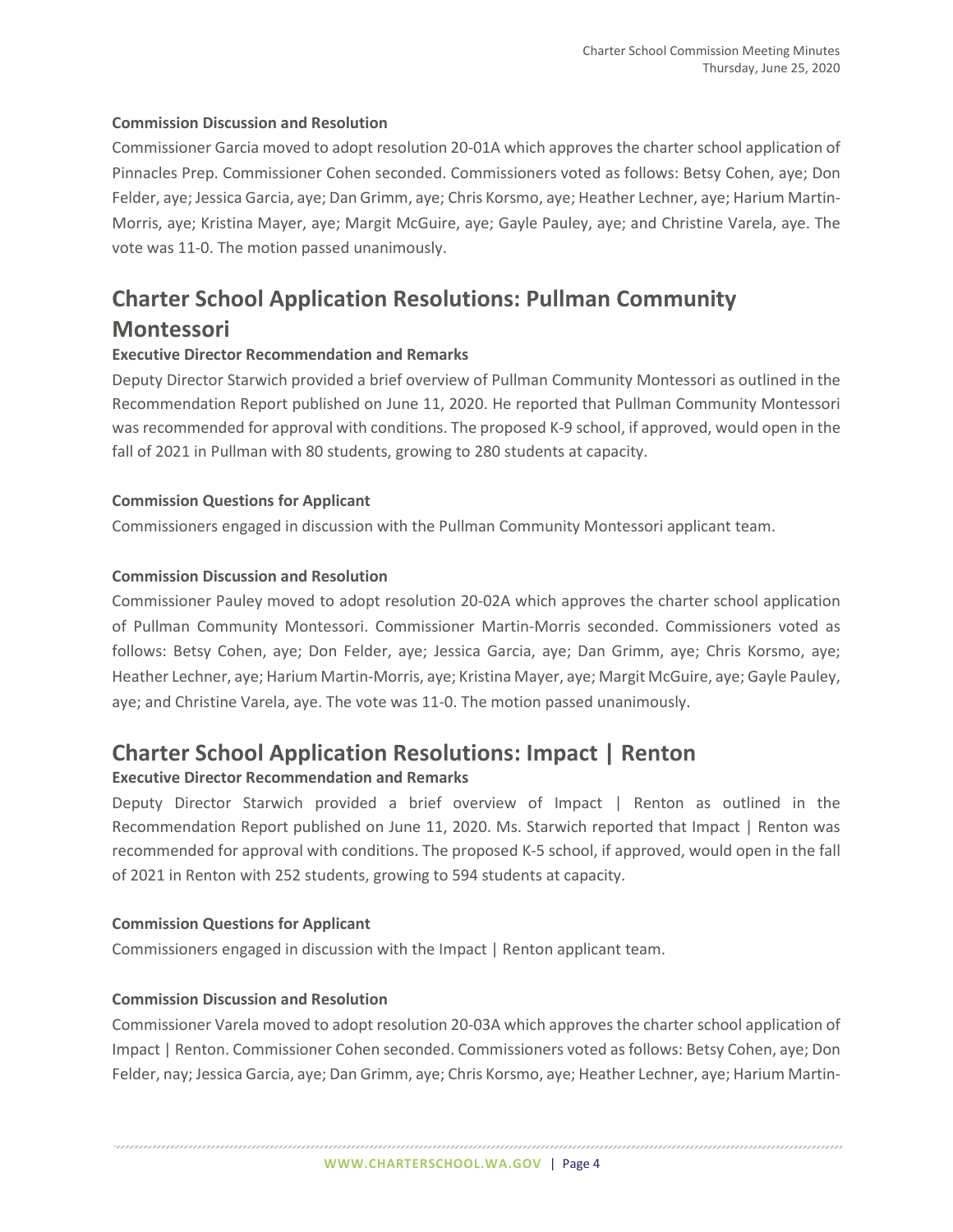Morris, aye; Kristina Mayer, aye; Margit McGuire, abstained; Gayle Pauley, aye; and Christine Varela, aye. The vote was 9 ayes; 1 nays; 1 abstention. The motion passed.

# **Charter School Application Resolutions: Impact | Tacoma**

## **Executive Director Recommendation and Remarks**

Deputy Director Starwich provided a brief overview of Impact | Tacoma as outlined in the Recommendation Report published on June 11, 2020. Ms. Starwich reported that Impact | Tacoma was recommended for approval. The proposed K-5 school, if approved, would open in the fall of 2021 in Tacoma with 252 students, growing to 594 students at capacity.

### **Commission Questions for Applicant**

Commissioners engaged in discussion with the Impact | Tacoma applicant team.

### **Commission Discussion and Resolution**

Commissioner Korsmo moved to adopt resolution 20-04A which approves the charter school application of Impact | Tacoma. Commissioner Varela seconded. Commissioners voted as follows: Betsy Cohen, aye; Don Felder, aye; Jessica Garcia, aye; Dan Grimm, aye; Chris Korsmo, aye; Heather Lechner, aye; Harium Martin-Morris, aye; Kristina Mayer, aye; Margit McGuire, abstained; Gayle Pauley, absent; and Christine Varela, aye. The vote was 9 ayes; 0 nays; 1 abstention; 1 absence. The motion passed.

## **Consent Agenda**

The meeting minutes for the May 21, 2020 Commission meeting, May 21, 2020 public forum special meeting, and standing committee updates were reviewed. Commissioner Korsmo moved to approve the consent agenda. Commissioner Cohen seconded. The motion passed, with no opposes; no abstentions.

# **Chair Report**

Chair Mayer provided an update on Commissioner service. Commissioner Betsy Cohen will be leaving the Commission. Commissioners and Commission staff recognized Commissioner Cohen's service.

#### **Commission Officer Elections**

Chair Mayer provided an overview of the office elections. The new officers will take effect immediately, as Commissioner Cohen will no longer be serving on the Commission.

Chair Mayer moved to nominate Commissioner Lechner as Commission vice Chair and Commissioner Kormso as Commission Member at Large. Commissioner Garcia seconded. Chair Mayer withdrew her motion.

Commissioner McGuire moved to nominate Commissioner Lechner as vice Chair. Commissioner Korsmo seconded. The motion passed, with no opposes; no abstentions.

Commissioner Lechner moved to nominate Commissioner Lechner as vice Chair. Commissioner Martin-Morris seconded. The motion passed, with no opposes; no abstentions.